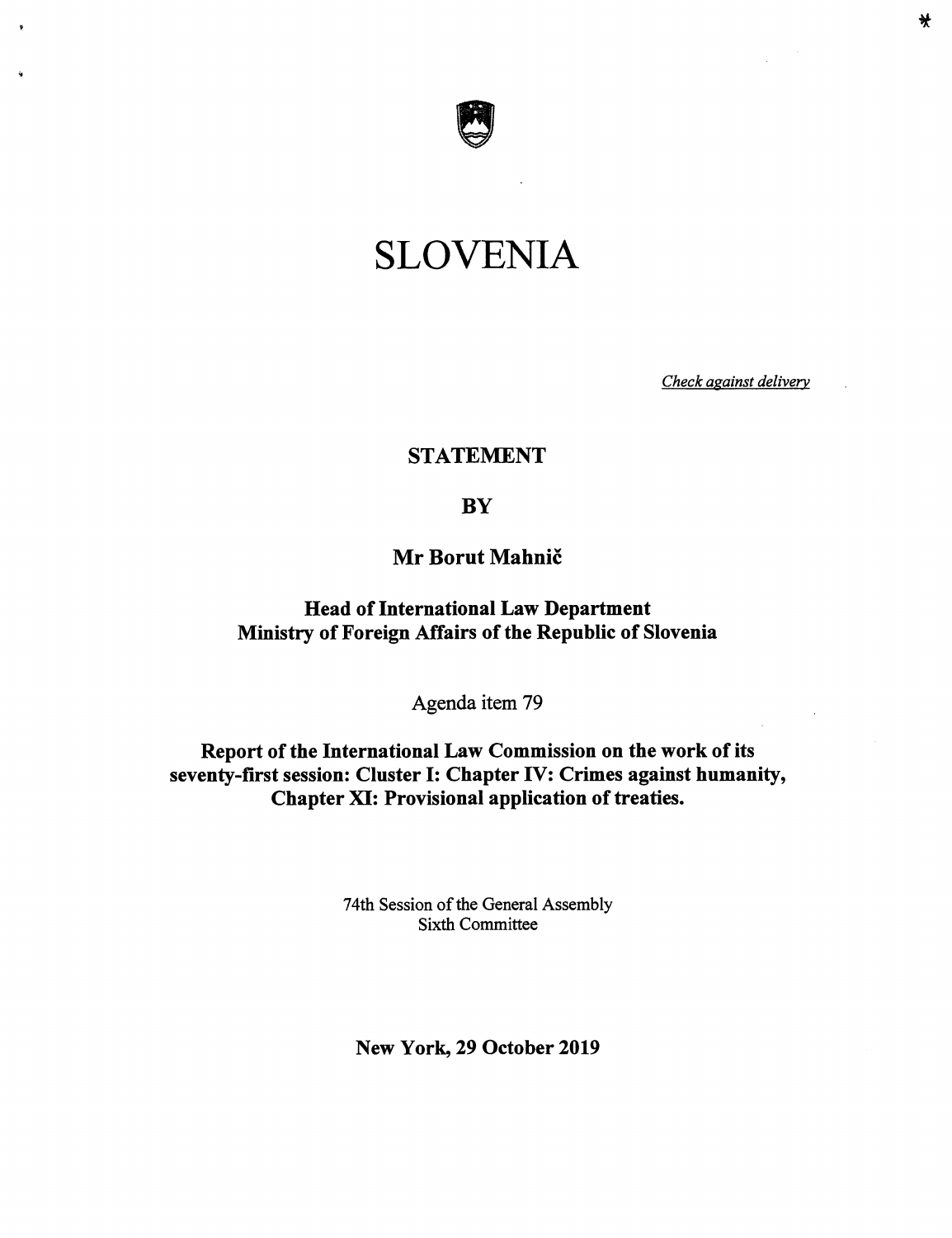### Mr Chairman,

Slovenia is pleased to address the work of the intemationai Law Commission as reflected in the Report, with appreciation for the constructive contribution of its members at the seventy-first session.

 $\mathbf{z}$ 

Two topics will be addressed within the current duster, namely Crimes against humanity and Provisional application of treaties. Slovenia is looking forward to the discussion on the ILC Report in the coming days, where it will present its views on the selected issues within the remaining two clusters.

#### Mr Chairman,

In the context of 'crimes against humanity'. Slovenia wishes to express its appreciation to the international Law Commission and, in particular, the Special Rapporteur Shawn D Murphy for his extensive efforts on the topic, including for his fourth report, on the basis of which the Commission adopted an entire set of draft articles on the prevention and punishment of crimes against humanity.

With its longstanding commitment to the rule of law and combating impunity, Slovenia recognizes the particular importance of the topic at hand. Slovenia acknowledges that there is no specific treaty concerning crimes against humanity, in contrast to the existing obligations conceming war crimes and genocide. Although the definition of the crimes against humanity in its most current form can be found in the Rome Statute, Slovenia recognizes that the codification of the crimes against humanity in a special convention would help fill the existing codification lacunae in intemationai law on a global level. Slovenia therefore hopes that the draft articles may serve as the basis for the conclusion of an intemationai convention on the prevention and punishment of crimes against humanity.

Slovenia welcomes the thorough examination in the Special Rapporteur's fourth report of the comments and observations made by the states, international organizations and NGOs. The vast number of received comments reflects the significance of the topic. We note that a number of changes have been introduced into the draft articles, in order to reflect the views expressed on the topic. Although the examination of the topic in Slovenia is subject to inter-ministeriai cooperation, which is yet to be concluded, we would like to make the following observations.

With respect to draft article 2 on the definition of crimes against humanity, we note that the definition of gender in previous paragraph 3, referred to in article 7, paragraph 3, of the 1998 Rome Statute, has been deleted due to numerous critical comments as to its outdated content, which fails to reflect the current understanding of gender in international human rights law and intemationai criminal law. Slovenia shares the view that such definition of gender no longer reflects the current understanding of the notion and hence supports its omission with a view to allowing the term to be applied for the purposes of the present draft articles based on an evolving understanding as to its meaning.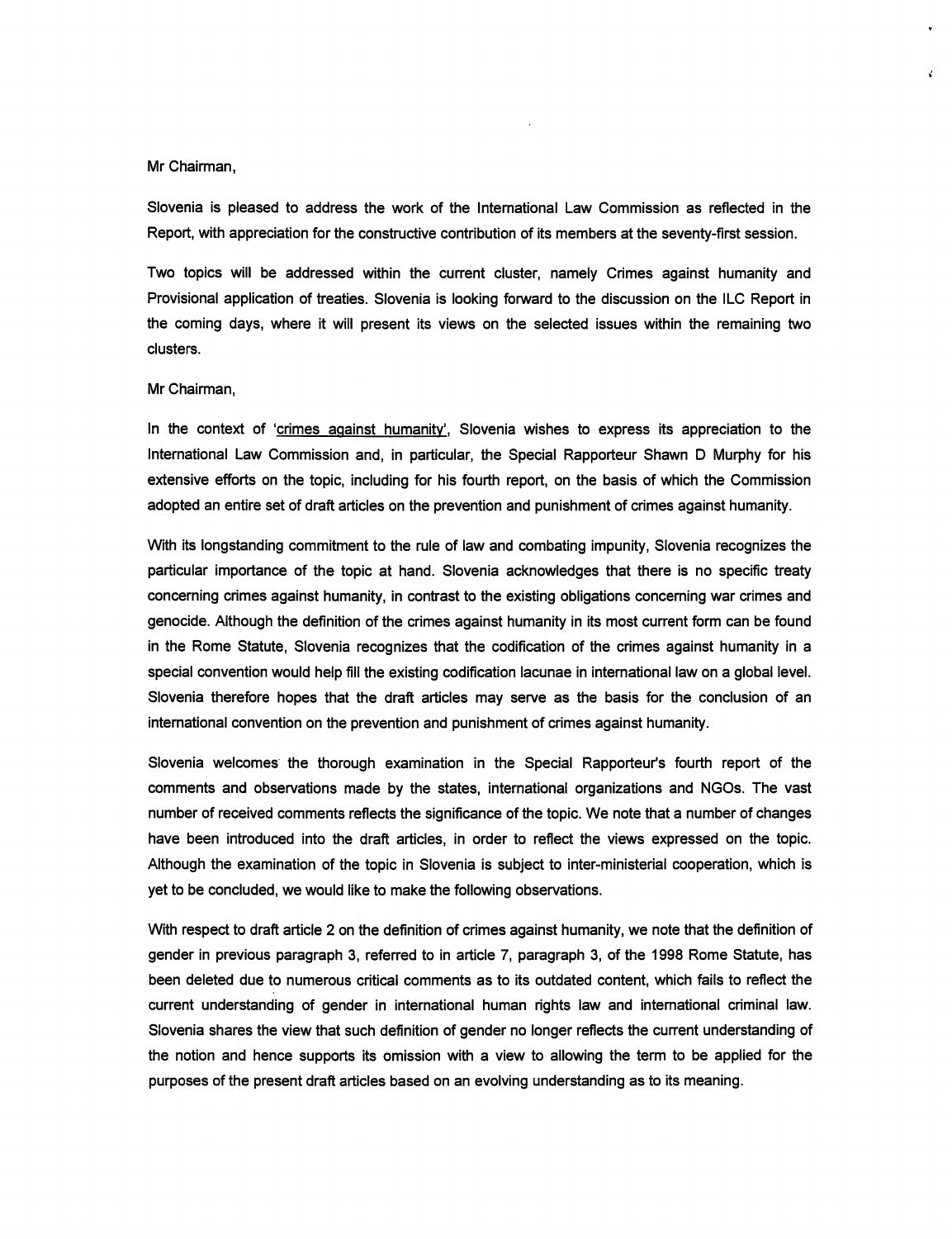Turning to draft article 13 on extradition, Slovenia sees merit in expanding paragraph) 1, as proposed by the Special Rapporteur in his fourth report, in order to call upon the states to expedite their extradition procedures.

Concerning draft article 14 regarding mutual legal assistance, Slovenia welcomes the new paragraph 9 that envisages the possibility of entering into agreements or arrangements with international mechanisms established by the United Nations or by other international organizations, and that have a mandate to collect evidence with respect to crimes against humanity. The new paragraph 9 correctly takes into account the recently established relevant international mechanisms, including the IIIM mechanism for Syria and the mechanism for Myanmar. As has been noted by the Commission, such cooperation regarding punishment is important and would complement the cooperation between the states and intemational organizations addressed in draft article 4 in the context of prevention. It is precisely for the reason of ensuring cooperation between the states and other mechanisms tasked with combating impunity that Slovenia maintains that paragraph 9 should also refer to international criminal courts and tribunals. Just as some states require statutory authority or a formal framework in order to cooperate with intemational mechanisms, they might require such framework to cooperate with competent intemational criminal courts and tribunals. Therefore, Slovenia finds the reasoning for excluding intemational criminal courts and tribunals from the new paragraph 9 of draft article 14 unconvincing.

As one of the initiators of the MLA initiative, Slovenia wouid like to refer to chapter 3 of the Special Rapporteur's fourth report, which addresses the said initiative, i.e. the initiative for the adoption of the Convention on Intemational Cooperation in the Investigation and Prosecution of the Crime of Genocide, Crimes against Humanity and War Crimes.

The core group of the states leading the MLA initiative  $-$  Argentina, Belgium, the Netherlands, Mongolia, Senegal and Slovenia, supported by 69 states, continues concerted efforts towards the adoption of a modem framework for mutual legal assistance and extradition in cases of the most serious crimes under intemational law. In this context, Slovenia would like to inform that the 2018 MLA draft treaty text, referred to also in the Special Rapporteur's report, has since been revised. A new draft MLA treaty was prepared in October 2019.

Slovenia notes that the MLA initiative and the ILC's topic 'crimes against humanity' have convergent qualities, as highlighted by the Special Rapporteur in his last report; however, there are important differences between the two. In addition to the broader scope of the MLA initiative, which extends to the crimes against humanity, war crimes and genocide, and envisages the possibility of an optional extension to other serious crimes, the MLA initiative focuses on the practical usability of mutual legal assistance and extradition procedures. Its procedural provisions are thus considerably more extensive than are those of the ILC's draft articles on crimes against humanity. The draft MLA provisions aim to address the needs of the practitioners in greater detail. It is also for this reason that the MLA draft treaty contains 65 draft articles along with several draft annexes, as compared to the ILC's 15 draft